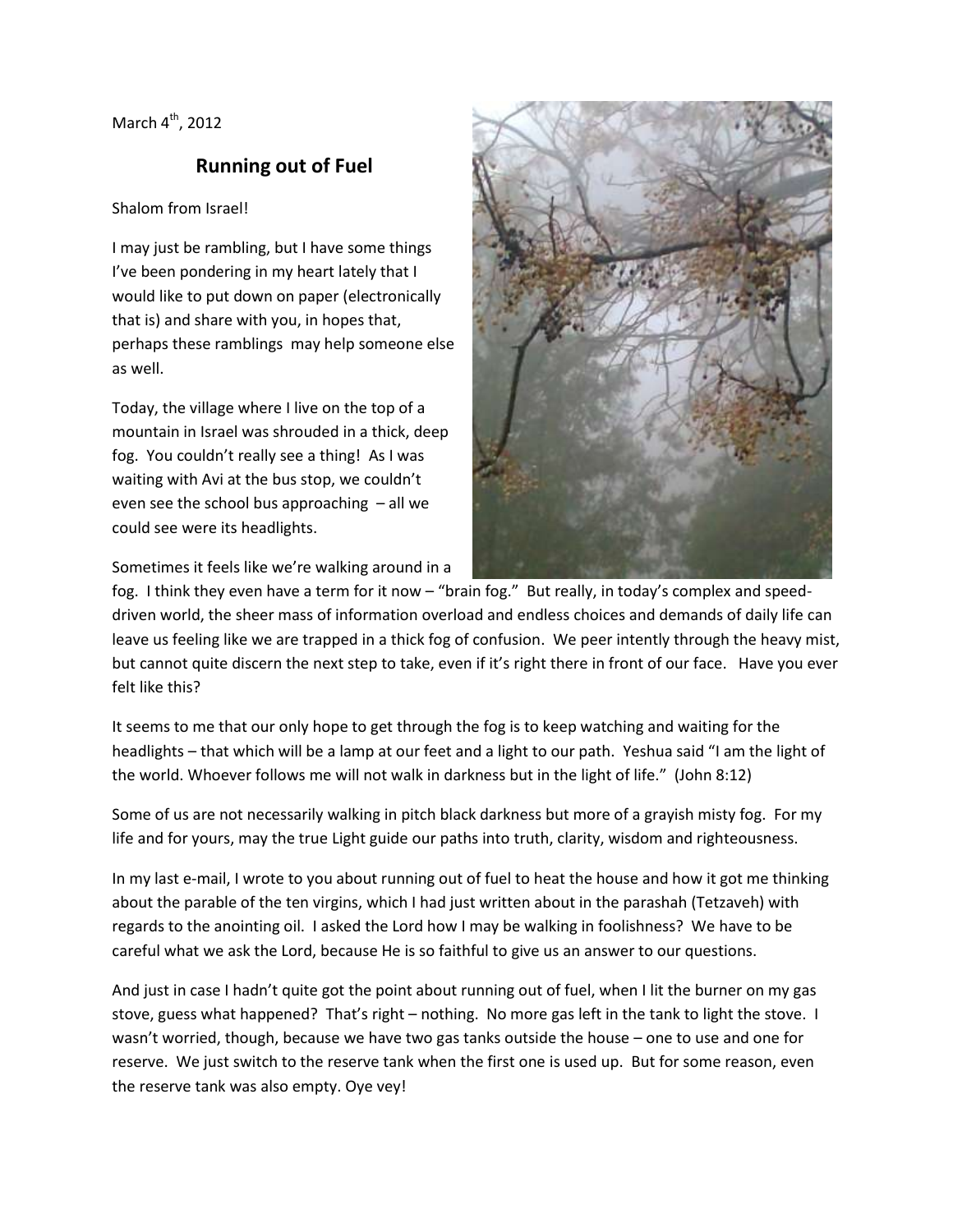So we sat. No fuel for heat. No fuel to cook. Outside was a storm complete with hail and snow! I could see my breath *inside* the house and it is the first time I have actually heard a dog's teeth chatter! And I had to admit that these things happened because I didn't make sure I had enough fuel on hand.

I wonder if sometimes we keep driving ourselves beyond our limits, running on reserve energy – that 'second wind'. This may be acceptable occasionally, but what about when we use caffeine, stimulants, and sheer will power to push ourselves even when we desperately need to slow down and be renewed.

The Good Shepherd promises to **makes us lie down in green pastures; to lead us beside quiet waters, and to refresh our soul** (Psalm 23). He will bring refreshing and restoration, but sometimes He has to make us lie down first.

When I woke up on Shabbat morning, I simply couldn't move. It was like nothing in my body wanted to function. I have become accustomed to living with chronic pain, fatigue, and inflammation, but this was beyond anything I had experienced. It was a total shut down – a body gone on strike.

The day prior had been very stressful, emotionally and physically, but then not really so different from many other days. I wrote in my journal, "*It feels like my fuel has just completely run out."* I prayed, "God I need a miracle!"

As part of my devotional time that morning, I read a chapter out of a Christian author, Dr. James B. Richards' book, the anatomy of a miracle. In this chapter, he wrote about living according to the laws of harmony and the consequences of breaking those natural laws upon which God created the universe.

I was particularly touched by what Dr. Richards wrote about in this chapter about living in harmony. In the Old Testament, even the land needed a rest and the people were forbidden to plant or harvest on the land every seven years. As human beings, we are also commanded by our Creator to take one full day of rest out of every seven and to observe the Sabbath.

I will quote some of Dr. Richard's writing, since he says it a lot better than how I'm trying to explain it.

"Since we don't get energy from our much needed restful nourishment, we have chronic fatigue, heart disease and a host of other diseases that come from pushing our bodies into extreme acidic inflammation…."

"If we refuse to harmonize, we exhaust our energy. When we can't push ourselves any further, we collapse into the total inability to function…It is not a judgment from an angry God…It is what happens when our force runs out…"

What I like about Dr. Richards' writing, is that he not only explains the problem so accurately, he also gives us the God prescription for healing.

*"An innumerable host of modern diseases simply would disappear if we only took more vacations, relaxed more often and learned how to play."*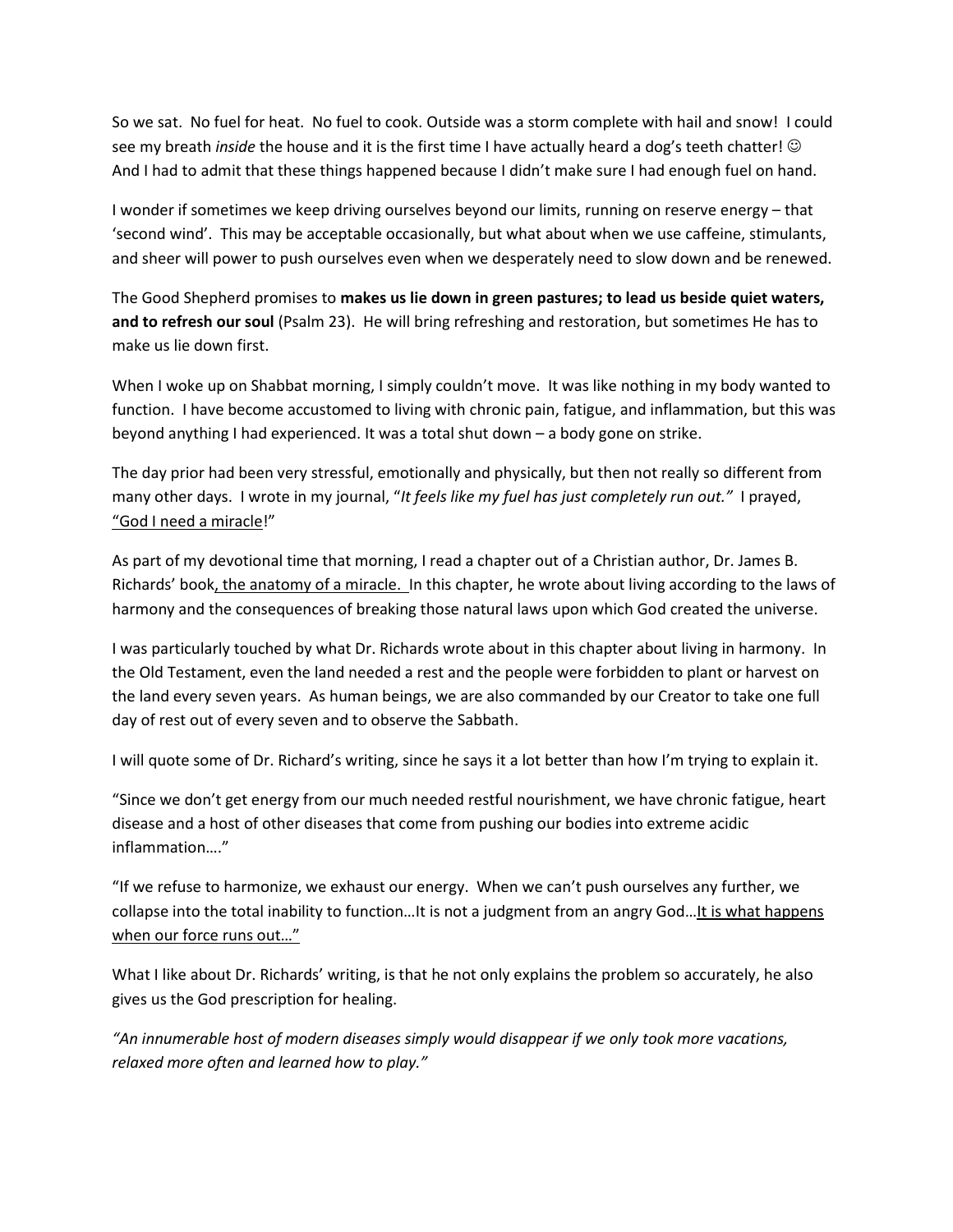How does this relate to Yeshua's parable of the five wise and five foolish virgins? I had always interpreted this parable in a spiritual sense – that I must stay filled with enough 'anointing'. This still holds true, but perhaps there is another level of interpretation. Through these recent experiences I have had with running out of fuel, I am seeing this parable in a new way.

I feel the Lord is warning me about the way I have been living, pushing my body beyond its limits on a continual basis, allowing myself to get stressed and upset over little things, refusing to relax or have fun or play because of all the work and pressing demands of my life. This is just plain foolish! And if I continue to run off reserve fumes, this too will one day run out, just like the gas tanks for my stove.

If we refuse to heed the Lord's counsel and make some changes to our stressful lifestyle, then just as it happened for the five foolish virgins, one day we may find ourselves out of fuel, out in the cold, and unfortunately by this time it may be too late for anyone to do anything about it.

Dr. Richards goes on to write that we cannot keep repeating our same mistakes, which creates the same problems, which requires seeking a supernatural deliverance through miracles. "*That is the way of the foolish! No! We harmonize our lifestyles with the laws of the miraculous and live an entirely different quality of life."*

As I think about this, I think about my parents. Surely they are not perfect people, but when I look at their lives, I see that they lived according to laws of harmony and wisdom. Today, they are both still alive and in relatively good health, PTL!. My Dad is 82 years old, Baruch Hashem (praise the Name) and still drives his car, does the shopping, travels, cuts his own lawn, gardens and stays active in a number of good works. My Mom will be 80 this coming summer, PTL and still going strong – that faithful helpmeet she has been to my Dad for over 50 years.

I also have this childhood memory of my Dad of sitting back in his recliner every Shabbat afternoon, after coming home from the synagogue and having enjoyed a nice, home cooked meal. He would put on his favorite music (usually opera or classical which we intensely disliked) but nevertheless, he would close his eyes, listen to his music and just relax. In fact, almost every day, he would purposefully take time to consciously relax in his 'easy chair'.

My parents made consistent right choices that have guided them in paths of peace and prosperity. My Dad worked hard in school and chose a profession that would allow him to come home each day at 5:00 P.M. for supper and to be home with his wife and family every weekend. They chose their marriage partner wisely as a godly person from a reputable family who would be faithful and loving and honest.

Together, they cooperated and considered one another, endeavoring to keep the peace in our home. They each worked hard, but they rested every Shabbat. They took vacations as a couple and together as a family – often just relaxing in the summer months at the local pool.

They gave generously to the poor, to charitable causes and to the synagogue where they faithfully attended and participated. Although generous givers, they also saved and invested wisely for the future.